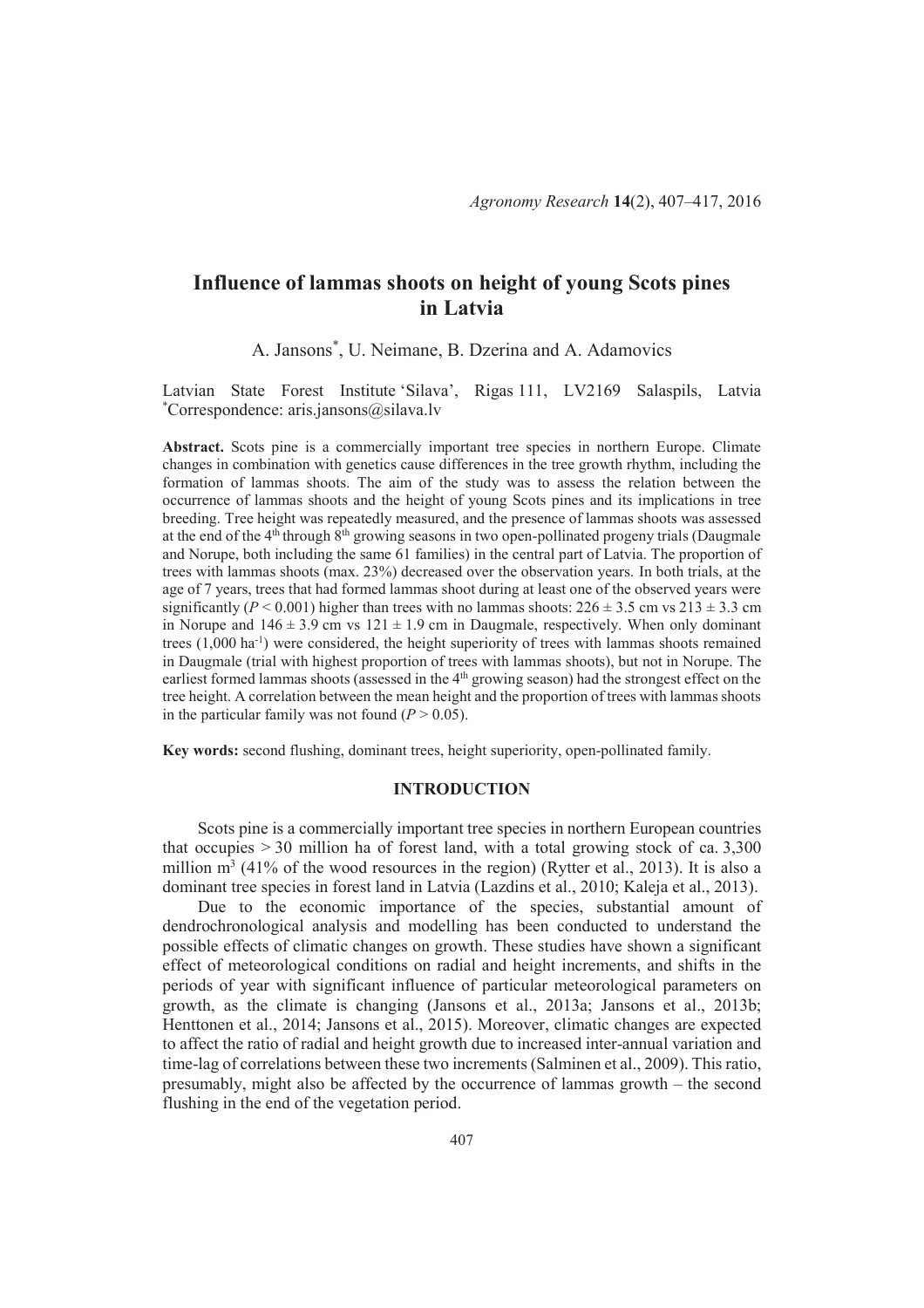Increasing occurrence of lammas shoots has been reported over the last years in Norway and has been attributed to a possible effect of changing climatic conditions (Søgaard et al., 2011). Links between meteorological conditions and occurrence of lammas shoots has also been suggested by other studies of Norway spruce (Neimane at al., 2015), Scots pine (Ehrenberg, 1963), and other pine species (Kushida, 2005) as well as fir species (Hallgren & Helms, 1988).

Modelling efforts (using both dendrochronology data and physiological parameters, i.e., process-based models) have been made to predict the effect of climatic changes on the yield of forest stands in different conditions (Sabaté et al., 2002). In boreal forests, increased productivity of the most common tree species, including Scots pine, is expected (Briceño-Elizondo et al., 2006).

Tree growth as well as its predicted changes is affected by genetics (Jansons, 2005; Jansons et al., 2006; Rieksts-Riekstins et al., 2014). Genetics are also the cause of differences in tree growth rhythm, formation of the increments (Rone, 1975; Ununger et al., 1988; Søgaard et al., 2011) and, in combination with favourable meteorological conditions, also of the formation of lammas shoots. Genetic differences in formation of lammas shoots have been well studied for spruce at the provenance level (Danusevicius & Persson, 1998) as well as the family level (Skrøppa & Steffenrem, 2015); however, fewer studies have addressed it for the Scots pine. The aim of our study was to assess the relation between the occurrence of lammas shoots and the height of young Scots pines in Latvia and its implications in tree breeding.

#### **MATERIALS AND METHODS**

The study was carried out in two open-pollinated progeny trials, both including the same 61 families of Scots pine plus trees selected across Latvia. The trials are located in the central part of Latvia (56°50´N, 24°38′E – Norupe and 56°47′N, 24°30′E – Daugmale), both established using one-year-old containerised seedlings at the spacing of  $1.5 \times 2$  m in the *Vacciniosa* forest type (Bušs, 1976), site index  $H_{100} = 26$  and  $H_{100} = 24$ , respectively. Inventoried trees were planted in block plots (seven trees in four rows in Norupe and five trees in two rows in Daugmale) randomly distributed in three (Norupe) or four (Daugmale) replications. According to the data of the Latvian Environment, Geology, and Meteorology Centre, the mean annual temperature in the region is +7.7 °C, and the mean annual precipitation is 690 mm. Both sites had similar meteorological conditions, as suggested by their location in the same climatic research unit data point (Jones et al., 1999) as well as measurements of temperature carried out directly in both sites for short periods of time during May-September, including in years of lammas shoot inventories.

Tree height was measured for 3,295 trees at the end of the  $4<sup>th</sup>$  through  $7<sup>th</sup>$  growing seasons. For all these trees, the presence of lammas shoots was assessed at the end of the  $4<sup>th</sup>$  through  $8<sup>th</sup>$  growing seasons, excluding the  $7<sup>th</sup>$  season in Norupe. The lammas shoot was defined as the second flushing of the apical or lateral bud (at the base of the terminal bud) of the top shoot, reaching the length of at least 1 cm and producing a terminal cluster. After the  $10<sup>th</sup>$  growing season, the presence of the additional whorls formed as a result of lammas shoots at the particular season was assessed. No frost damage of the shoots was observed in any of the seasons. The relationship between the tree height and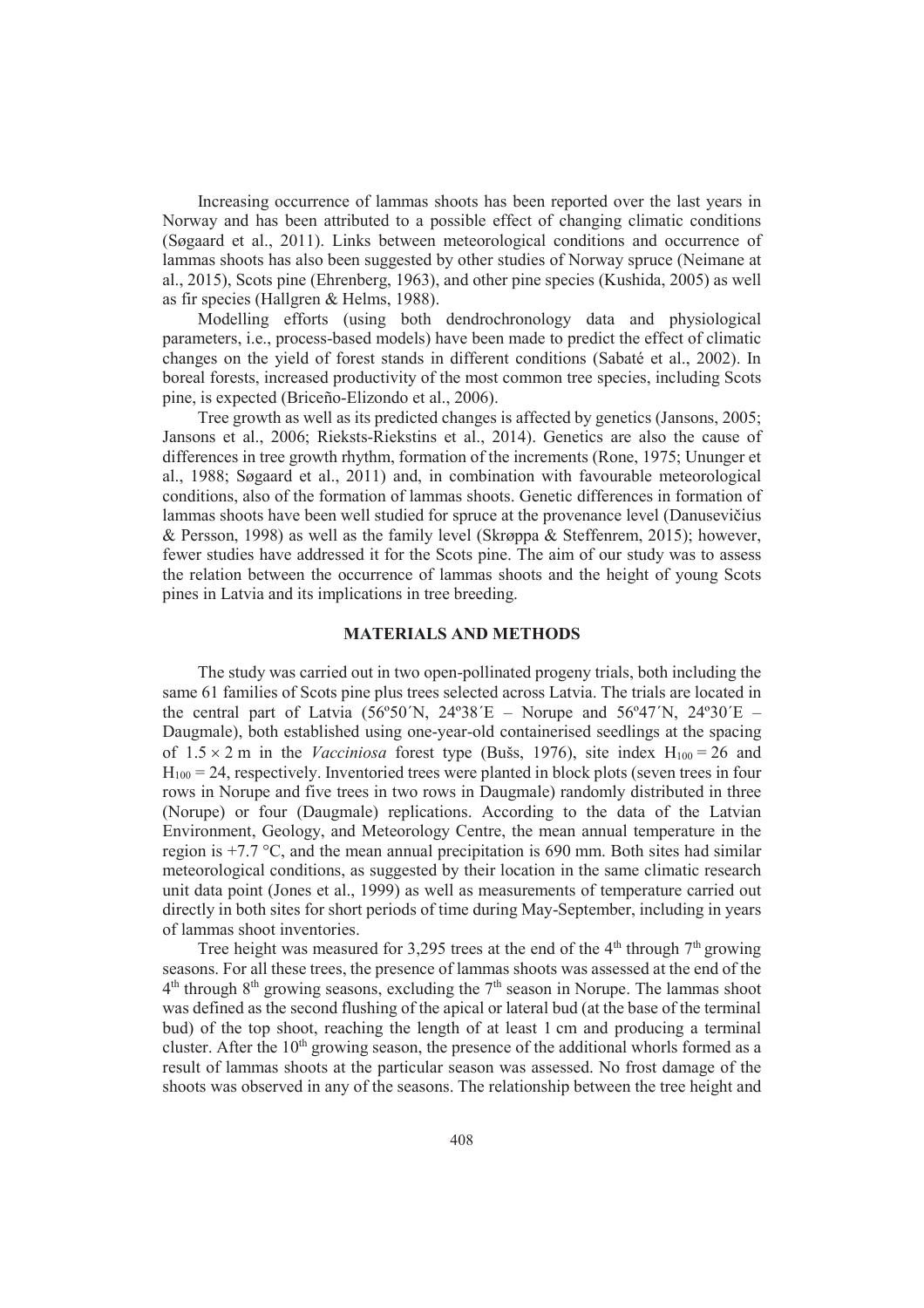the presence of lammas shoots was assessed for dominant trees (corresponding to 1,000 trees ha-1) of each block plot.

The *t*-test was used to assess the differences of the tree height in both trials (in particular age) and between the height of trees with and without lammas shoots in each trial. The chi-squared  $(\chi^2)$  test was used to assess the differences in the distribution of the proportion of trees with lammas shoots among the tree height classes and to assess whether trees with lammas shoots in the current season form lammas shoots in the next season more frequently than trees without lammas shoots in the current season. The Pearson correlation test was used to assess the relation of the proportion of trees with lammas shoots in the families between the years and between the trials and to assess the relation between mean tree height of family and the proportion of trees with lammas shoots.

## **RESULTS AND DISCUSSION**

In both trials, the proportion of trees with lammas shoots was decreasing during the observation period. From the age of 4 to 8 years, it decreased from 11% to 4% in Daugmale and from 23% to 1% in Norupe (Fig. 1). These results are consistent with previous studies that have found a decreasing tendency to form lammas shoots for pine and spruce with increasing tree age (Ehrenberg, 1963; Rone, 1985). For example, Ehrenberg (1963) noted that the average percentage of proleptic pines decreased from the age of 7 to the age of 11 years. Aldén (1971) explained this tendency by the fact that small trees (plants) have limited storage capacity of nutrients; therefore, the surplus of carbohydrates is directly used to form lammas shoots, in contrast to larger trees, which can store the excess nutrients.

The trend of a decreasing proportion of trees with lammas shoots with an increase in tree age was broken in the last observation period in the Daugmale trial, where they were in higher frequency than in the two previous seasons. Presumably, it might be due to meteorological conditions. There were no notable differences in monthly mean air temperature from April till September during the observation period; however, a sharp temperature increase at the end of July in the  $8<sup>th</sup>$  growing season in comparison to a slight decrease or no changes at the same period in previous years was observed. In this season, minor changes in precipitation in the first week of August in comparison to the last week of July were also observed (in the closest meteorological station).

It suggests that the relative changes, not necessarily the mean values of any of the meteorological parameters (temperature or precipitation) at the right period of the annual cycle of tree growth could trigger the formation of lammas shoots. It is in line with findings by Carvell (1956) in a 6-year-old *Pinus resinosa* plantation, noting that lammas shoots were much more abundant after a late rainy period in the dry summer than in 'normal' summers (three previous observation years). The trend of decreasing frequency of trees with lammas shoots with increasing age was not disrupted in Norupe, presumably due to higher capacity to store excess nutrients (larger trees) or some unfavourable factors (i.e., more intense competition between the trees due to their size or low precipitation, which is impossible to determine exactly due to lack of measuring devices inside the trials).

West & Ledig (1964) have shown a significant effect of both the year of assessment and the local conditions on the proportion of trees with lammas shoots. The latter is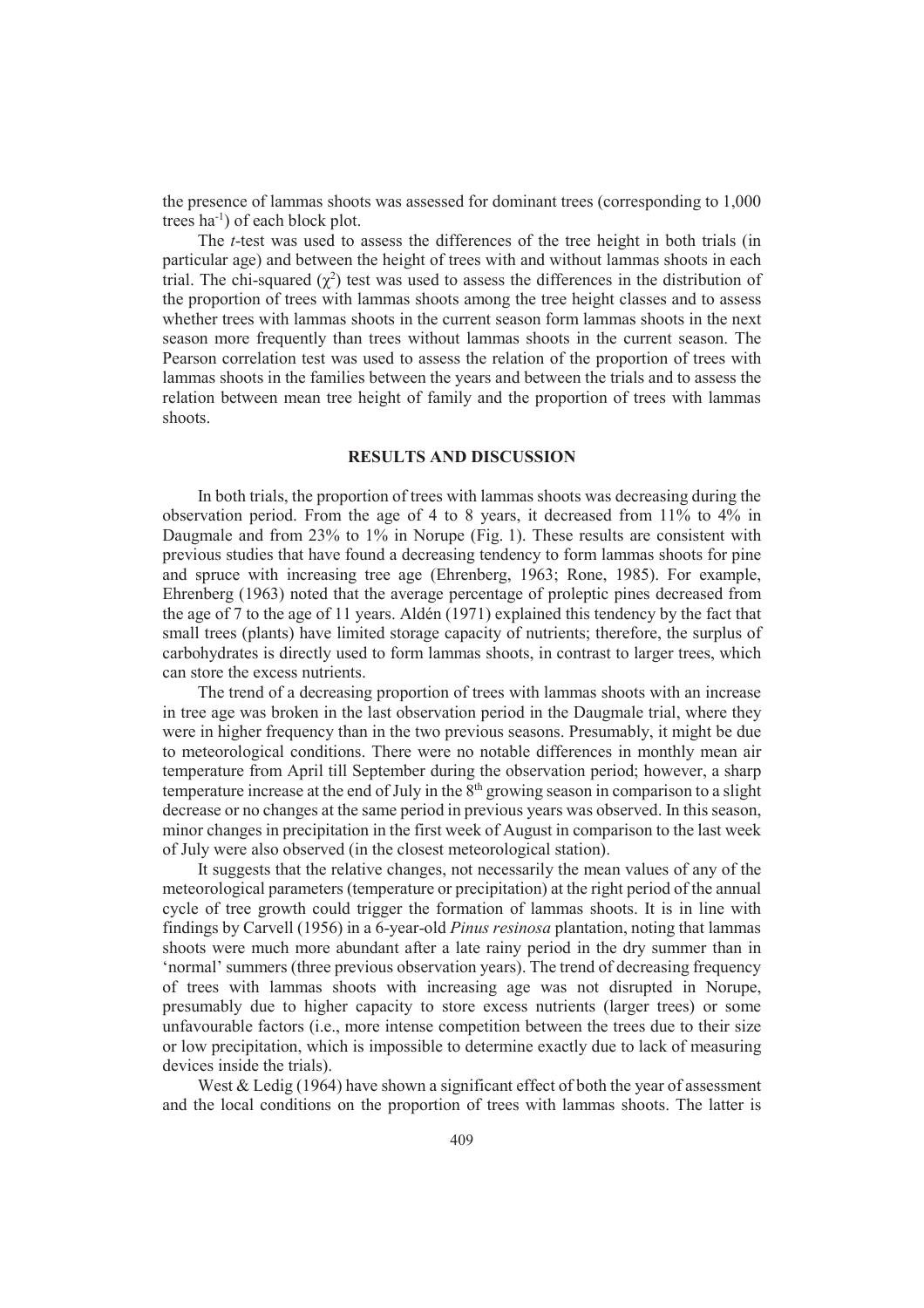supported also by other studies of pine (Ehrenberg, 1963; Aldén, 1971) and spruce (Rone, 1985; Søgaard et al., 2011; Neimane et al., 2016) that emphasise the increased formation of lammas shoots on nutrient rich soils. Rikala (1992) found positive correlation between the occurrence of lammas shoots and the nitrogen concentrations of both soil and needles. Consequently, in two seasons when the highest proportion of trees with lammas shoots was noted (i.e., the  $4<sup>th</sup>$  and  $5<sup>th</sup>$  seasons), it was twice as high in Norupe (with a slightly higher soil fertility) than in Daugmale.



 $\Box$  Proportion of trees with lammas shoots at the particular growing season

**Figure 1.** Tree height and proportion of trees with lammas shoots in Daugmale and Norupe.

The appearance of the lammas shoots was significantly affected by genetics (family). The highest proportion of trees per family with current year lammas shoots reached 41% and 48% in Daugmale and Norupe, respectively. The highest proportion of trees per family with lammas shoots at least in one growing season reached 65% in Daugmale and 68% in Norupe. There were only two families with no trees with lammas shoots in any of the years during the observation period in Daugmale and none in Norupe.

These results are consistent with a number of studies that acknowledged the genetic control of the tree growth rhythm and the formation of lammas shoots for pine and spruce, including the differences of frequency of the lammas shoot formation between provenances and between families (Ehrenberg, 1963; West & Ledig, 1964; Hoffmann, 1965; Rone, 1975; Danusevičius & Persson, 1998; Søgaard et al., 2011; Skrøppa & Steffenrem, 2015). Rudolph (1964) noted that the occurrence of lammas shoots between seed sources showed a clinal or continuous pattern and suggested that the trait could be controlled by multiple genes. Similar clinal trends in proportion of trees with lammas shoots ranging from 5% (northernmost origins) to more than 40% (southernmost origins) were found also in the analysis of 8-year-old *Picea sitchensis* trials in Norway (Magnesen, 1986).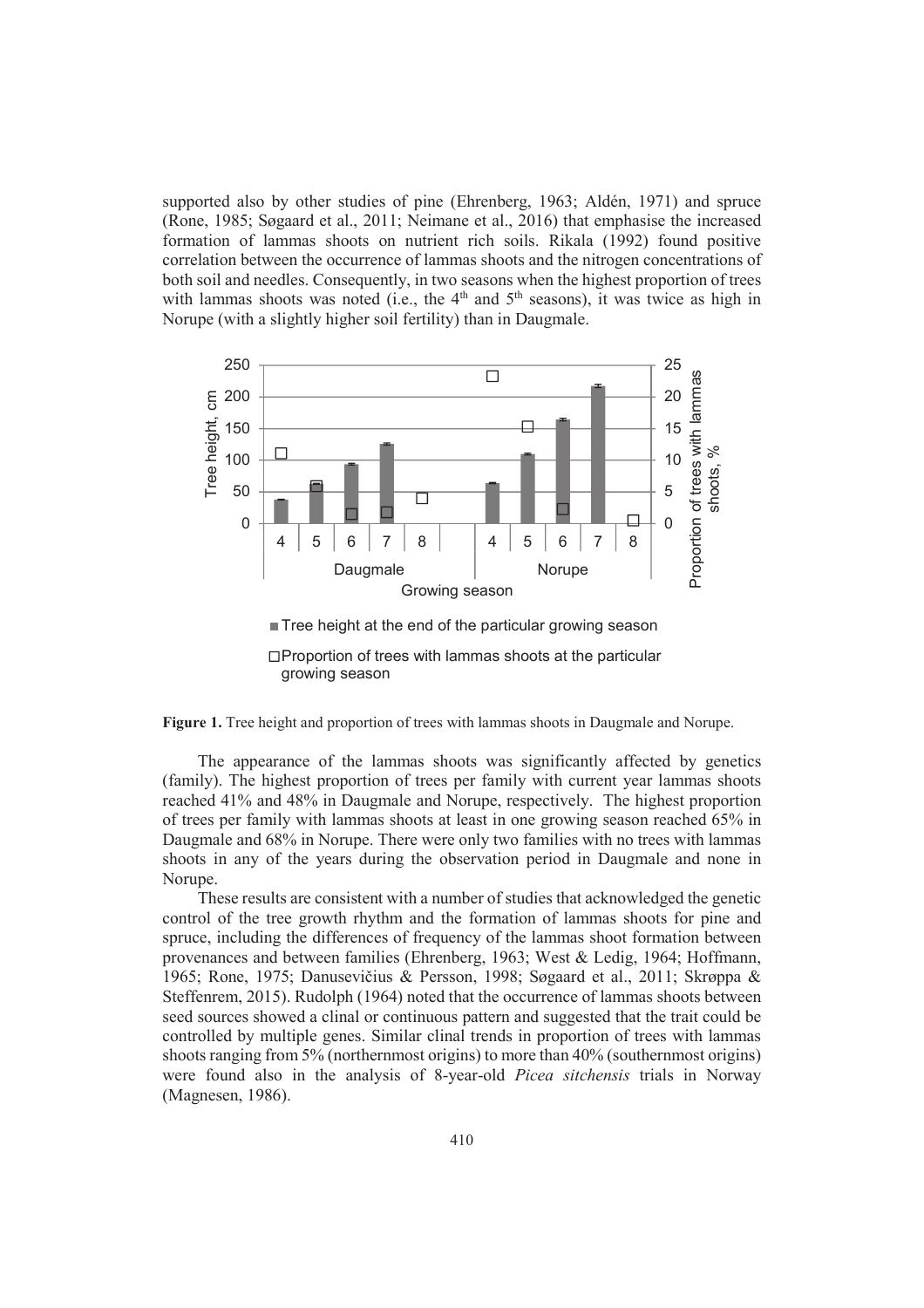Interaction between the genetics (provenance) and environment (site) on the formation of lammas shoots had been found in studies of *Abies* species at the age of 3 years (Hansen et al., 2004). In our study the proportion of trees with lammas shoots in the family between trials (Table 1) correlated at a similar level as tree height: at the end of the 4<sup>th</sup> growing season  $r = 0.28$  ( $P < 0.05$ ), 5<sup>th</sup> growing season  $r = 0.46$  ( $P < 0.001$ ), 6<sup>th</sup> growing season  $r = 0.15$  ( $P > 0.05$ ), and 8<sup>th</sup> growing season  $r = 0.27$  ( $P < 0.05$ ). The strongest relationship ( $r = 0.56$ ;  $P \le 0.001$ ) between trials was observed between the proportion of trees in the family with lammas shoots in at least one growing season.

Between observation years, the proportion of trees with lammas shoots in the families correlated significantly, reaching up to  $r = 0.54$  and  $r = 0.43$  (both  $P \le 0.001$ ) in Daugmale and Norupe, respectively, between the  $4<sup>th</sup>$  and  $5<sup>th</sup>$  seasons. Similarly, strong correlation between the proportion of trees with lammas shoots in the family has been observed in the spruce progeny trial at the age of 5 years in Norway and 21 years in Finland (Søgaard et al., 2011). Also, the family mean height correlated significantly between the years and was  $r > 0.89$  and  $r > 0.78$  (both  $P < 0.001$ ) in Daugmale and Norupe, respectively.

**Table 1.** Pearson's correlation coefficients between the proportion of trees with lammas shoots at the age of 4 to 6 years, based on the family means

| Trial and Season of                                     |           |           | Daugmale-4 Daugmale-5 Daugmale-6 Norupe-4 Norupe-5 |           |           |
|---------------------------------------------------------|-----------|-----------|----------------------------------------------------|-----------|-----------|
| Lammas Shoots Assessment                                |           |           |                                                    |           |           |
| Daugmale-5                                              | $0.54***$ |           |                                                    |           |           |
| Daugmale-6                                              | $0.29*$   | $0.34***$ |                                                    |           |           |
| Norupe-4                                                | $0.28*$   | $0.29*$   | 0.14                                               |           |           |
| Norupe-5                                                | $0.40***$ | $0.46***$ | $0.32***$                                          | $0.43***$ |           |
| Norupe-6                                                | $0.39**$  | 0.15      | 0.15                                               | 0.08      | $0.34***$ |
| $P_{D} > 0.05$ , ${}^{**}D > 0.01$ , ${}^{**}D > 0.001$ |           |           |                                                    |           |           |

 $P < 0.05$ ; \*\*  $P < 0.01$ ; \*\*  $P < 0.001$ .

During the study years, trees in Norupe were significantly  $(P < 0.001)$  higher than in Daugmale, exceeding the latter by  $75\%$  (Fig. 1). In both trials, at the end of the  $7<sup>th</sup>$ growing season, trees that had formed lammas shoots during at least one of the assessment seasons were significantly  $(P < 0.001)$  higher than trees with no lammas shoots:  $226 \pm 3.5$  cm vs  $213 \pm 3.3$  cm in Norupe and  $146 \pm 3.9$  cm vs  $121 \pm 1.9$  cm in Daugmale, respectively (Fig. 2). Similar trends – more frequent lammas shoots for the highest trees within the provenance – had also been observed in studies of Scots pines in Sweden (Ehrenberg, 1963) and in analyses of spruce (Rone, 1985; Neimane et al., 2015).

For example, Neimane et al. (2015) found that trees with lammas shoots (at least in one of the three assessment seasons) were 14% to 20% higher than trees without them at the age of 13 years. Hoffmann (1965) reported even higher differences in spruce trials at the same age, at 33%; moreover, he found a tendency of the differences to increase with tree age. Analysis of other tree species (e.g., *Pinus banksiana* and *Pinus resinosa*) also linked the presence of lammas shoots with tree vigour and superior height as well and found that lammas shoots in the current year do not have a negative effect on the length of height increment in the next year (Carvell, 1956; Rudolph, 1964).

When only dominant trees (corresponding to a density of  $1,000$  trees ha<sup>-1</sup>) were considered, the height superiority of trees with lammas shoots over the trees without them remained (166  $\pm$  4.6 cm vs 149  $\pm$  2.8 cm, respectively) in Daugmale; however, it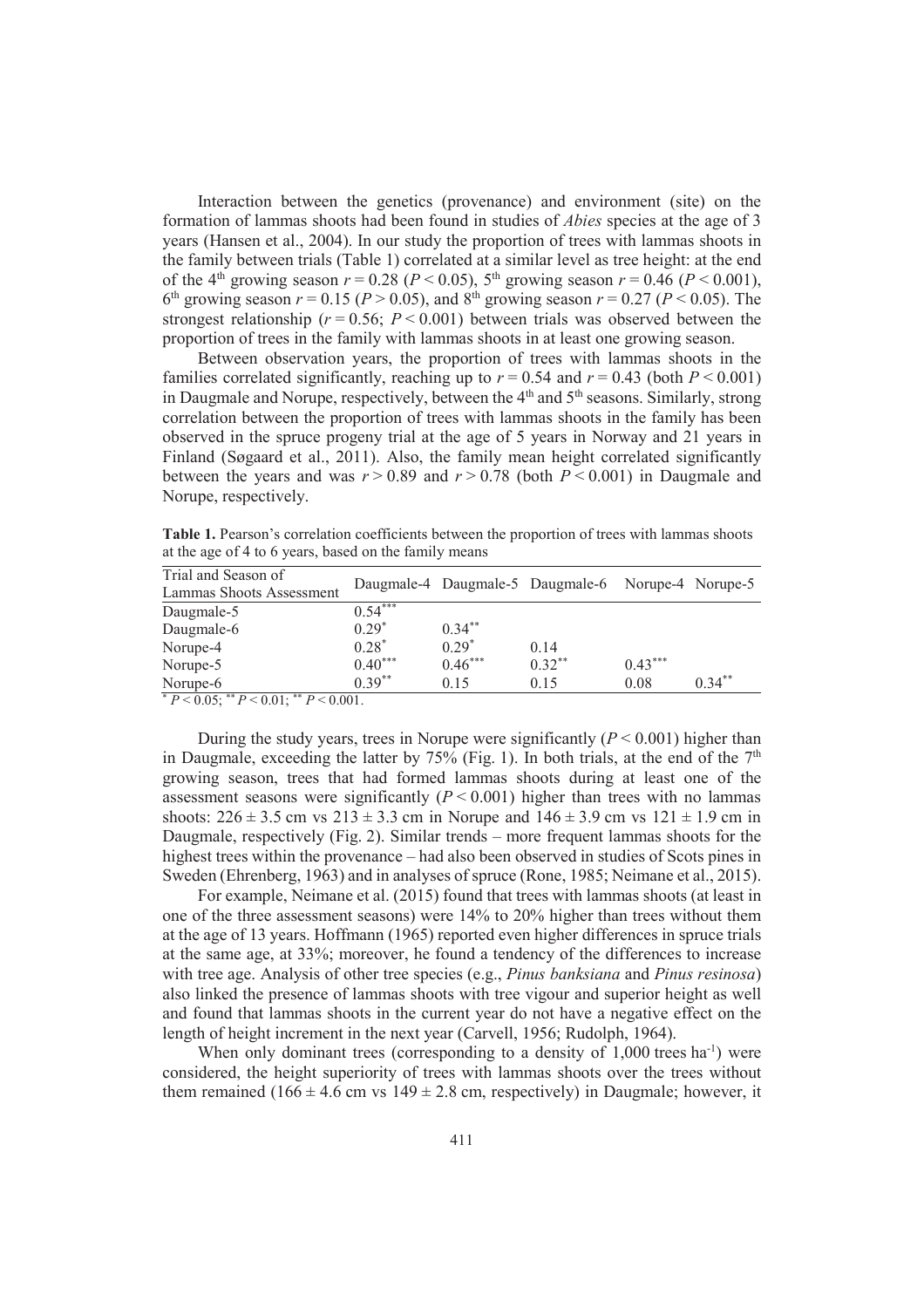was less pronounced. The superiority of all trees with lammas shoots was 20%, while the superiority of such dominant trees was 11%. In Norupe, the height superiority of all trees was  $6\%$ , but the dominant trees showed the opposite (non-significant,  $P > 0.05$ ) trend; the height of the dominant trees with and without lammas shoots was  $248 \pm 3.6$  cm and  $251 \pm 3.0$  cm, respectively.



**Figure 2.** Height of the 7-year-old trees with and without lammas shoots at the end of at least one assessment season.

Other types of analysis showed similar results. In Daugmale, the proportion of trees with lammas shoots from all trees  $(P < 0.001)$  and dominant trees  $(P < 0.001$ ; Fig. 3) differed significantly among the height classes, but in Norupe, the proportion of trees with lammas shoots was largest among the highest trees only when all trees were included in the analysis  $(P < 0.001)$ , but not when dominant trees were evaluated.



**Figure 3.** Proportion of dominant trees with lammas shoots at the end of at least one assessment season among the tree height classes.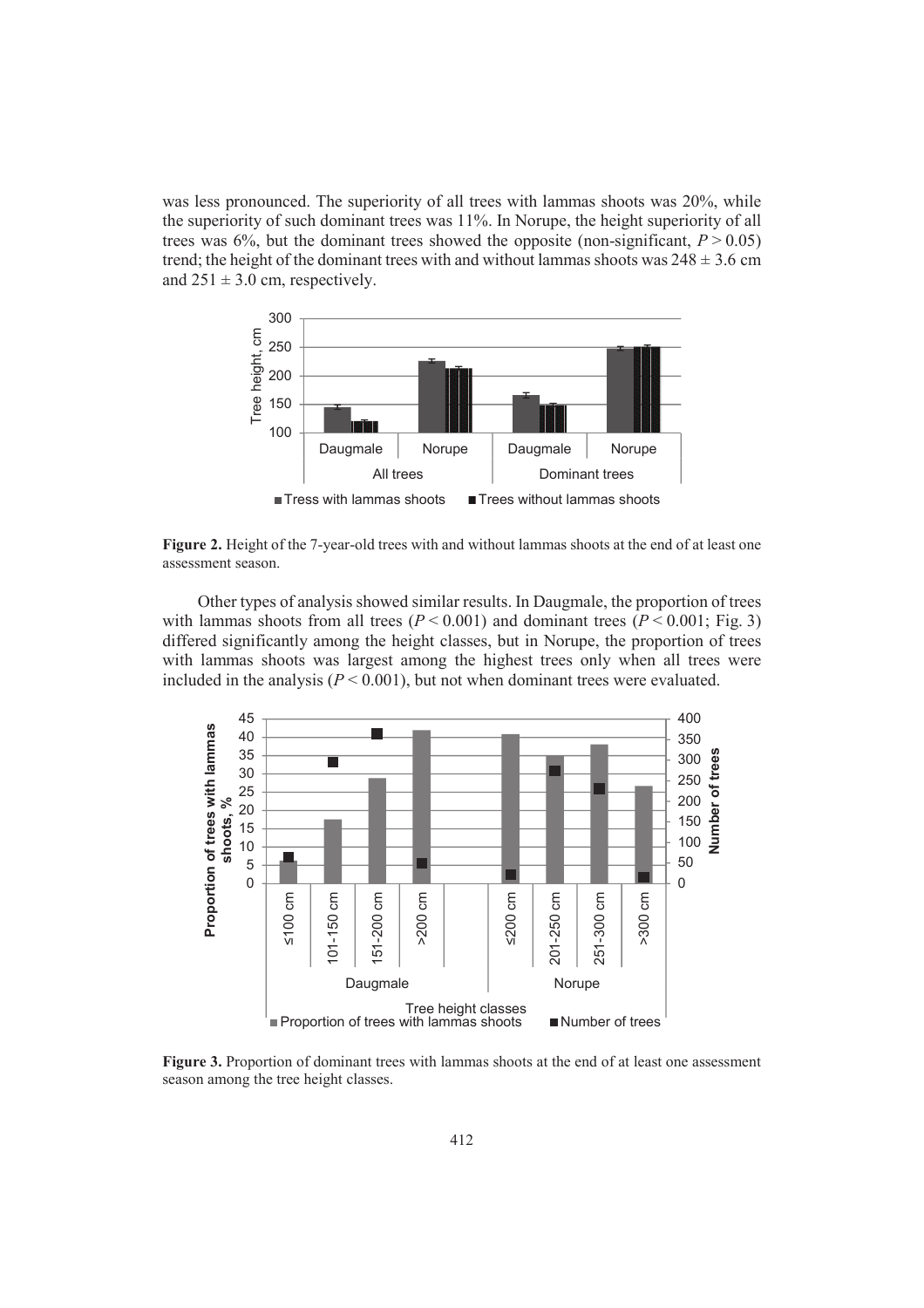The link between tree height and the presence of lammas shoots is rather straightforward for spruce since, for this tree species, lammas shoots are most often formed by the apical bud, directly increasing the height increment (Neimane et al., 2015). However, for Scots pine, for 22% of trees, lammas shoots were formed both at the terminal and lateral buds and only 5% were solely by terminal buds (Rikala, 1992), indicating that some indirect link between growth and presence of lammas shoots might exist, and presumably, better growth is cause for formation of lammas shoots not *vice versa*. Bettergrowing trees produce excess nutrients at an early age, which are used to form lammas shoots (Aldén, 1971) and since no damage of the lammas shoots occurs (according to our field observations), this further boosts the growth superiority of those trees, forming a self-reinforcing loop.

This hypothesis is supported by the fact that, in both trials, the earliest formed, i.e., assessed in the  $4<sup>th</sup>$  growing season, lammas shoots had the strongest effect on the tree height. In Daugmale, at the end of the  $4<sup>th</sup>$  growing season, the height of trees with lammas shoots significantly  $(P < 0.001)$  exceeded that of trees without lammas shoots by 31% (Fig. 4). After the  $5<sup>th</sup>$  growing season, trees that had formed lammas shoots in the previous but not in the current year (4+5-) exceeded the height of trees without lammas shoots by  $33\%$  ( $P < 0.001$ ), and trees that had lammas shoots in the both current and previous year  $(4+5+)$  exceeded by  $24\%$   $(P < 0.001)$ . However, trees that had lammas shoots only in the current year  $(4-5+)$  had similar (difference  $8\%$ ,  $P = 0.053$ ) height to trees without lammas shoots. In Norupe, at the age of 4 years, the height of trees with lammas shoots exceeded  $(P < 0.001)$  the height of trees without lammas shoots by 10%. and the trend indicated by other values  $(4+5-7\%, P < 0.001, 4+5+1\%)$ ,  $P < 0.05$  and  $4-5+3\%, P > 0.05$  was similar to that observed in Daugmale, even so the differences were smaller (Fig. 4). The effect of the early (formed in the  $4<sup>th</sup>$  growing season) presence of lammas shoots on the tree height remained significant during the study years. For trees with lammas shoots during this season, height at the age of 7 years exceeded that of trees without lammas shoots by 30.0% and 8.4% in Daugmale and Norupe, respectively.



**Figure 4.** Height superiority at the age of 4 and 5 years for trees with lammas shoots: at the end of the 4<sup>th</sup> season (4+); only at the end of  $4<sup>th</sup>$ , but not at the 5<sup>th</sup> season; in both at the end of the  $4<sup>th</sup>$ and  $5<sup>th</sup>$  seasons (4+5+); only at the end of the  $5<sup>th</sup>$ , but not in the 4<sup>th</sup> season. Height of trees without lammas shoots is represented as 0.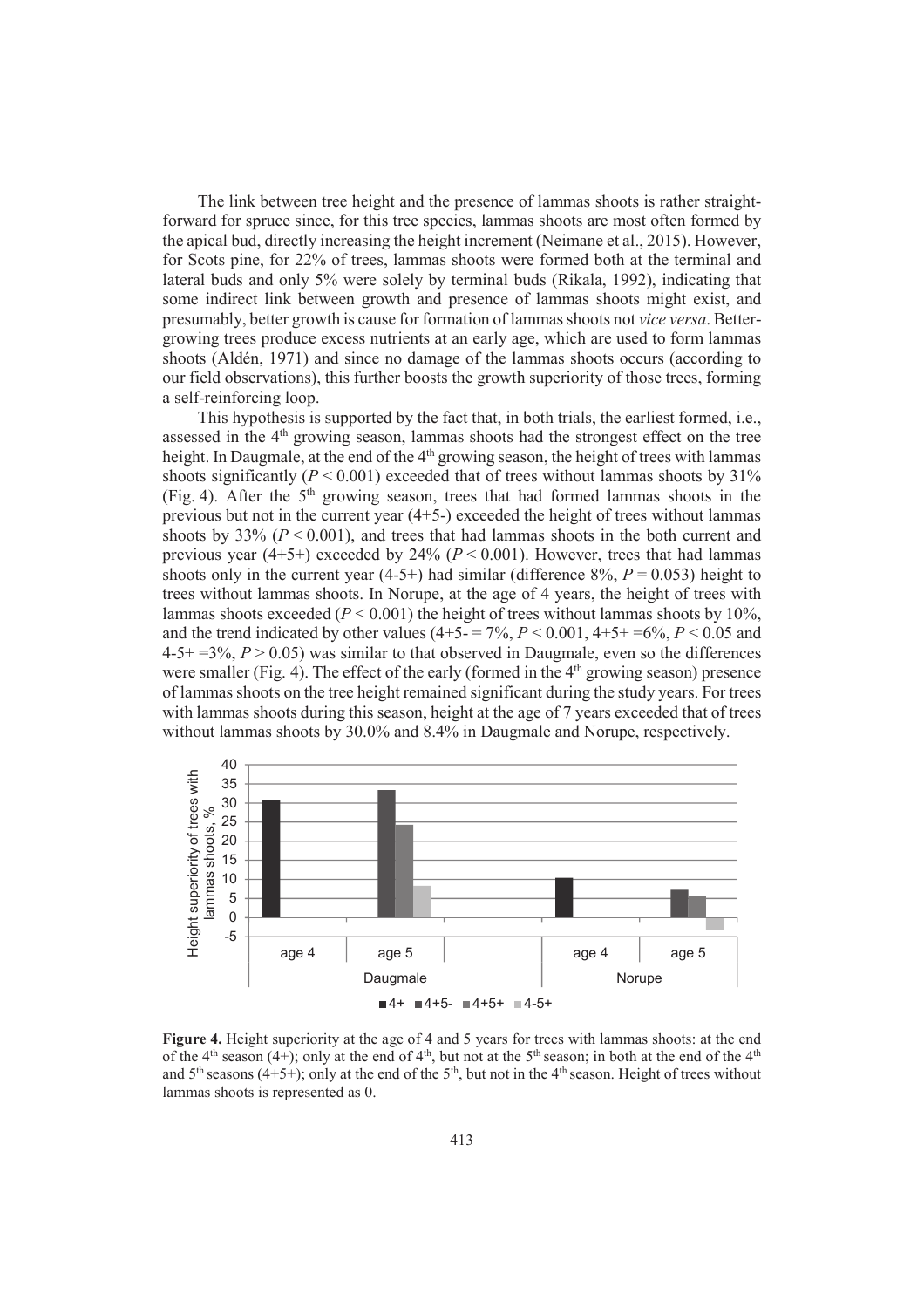The influence of lammas shoots is reinforced by their repeated appearance; statistically, trees with lammas shoots more frequently formed lammas shoots also in the following growing season. For instance, in Norupe, 31% of trees that had lammas shoots in the  $4<sup>th</sup>$  growing season also formed them in the  $5<sup>th</sup>$  growing season, but from trees without lammas shoots in the  $4<sup>th</sup>$  growing season only 11% formed them. In Daugmale, the corresponding values were 23% and 4%. Such a trend has been noted by Ehrenberg (1963), who observed lammas shoots on pines in a progeny trial at the age of 8 to 10 years; the proportion of trees with lammas shoots varied between 0.5 to 43.7%, and within the provenance with the most abundant lammas shoots, 4.3% of trees had a second flushing in the four following years. Likewise, West & Ledig (1964) and Rikala (1992) have noted this trend for young (1- to 3-year-old) pines.

The mean height of trees with lammas shoots at any of the assessment seasons from a particular family exceeded the mean height of trees without them from the same family on average by  $26 \pm 5.9$  cm (for the dominant trees  $19 \pm 6.6$  cm) in Daugmale and  $12 \pm 6.2$  cm (for the dominant trees  $0.8 \pm 5.4$  cm) in Norupe. At the family mean level, correlation between height and the proportion of trees with lammas shoots was not found  $(P > 0.05)$  in any of the trials, contrary to expectations from the positive relation between the tree height and the presence of lammas shoots at the individual tree level discussed above (Figs 2, 3). This is in disagreement with studies of spruce (Hoffmann, 1965; Rone, 1985; Danusevičius & Persson, 1998; Neimane et al., 2015), where a positive relation between the tree height and the presence of lammas shoots has been found at the provenance and family mean levels. However, this is in agreement with the earlier studies of pine, where no significant relationship between the presence of lammas shoots and height growth at the provenance mean level was found (Ehrenberg, 1963).

Association between onset and cessation of pre-determined growth and formation of lammas shoots has been well established for spruce (Danusevičius  $&$  Persson, 1998; Neimane et al., 2015; Skrøppa & Steffenrem, 2015). For example, Skrøppa & Steffenrem (2015) found that families with an early growth start had the highest frequency of trees with lammas shoots  $(r = -0.69... -0.78; P \le 0.01)$ , and a similar but weaker link with growth cessation was also noted ( $r = -0.33...-0.55$ ;  $P > 0.01$ ).

In contrast to this, for Scots pines, mostly indirect evidence links early cessation with an increasing chance of lammas growth (Lanner, 1976). Also, in our study, bud-set was not assessed; therefore, the link between those traits and formation of lammas shoots could not be analysed. Notable differences in growth rhythm or too long growth of lammas shoots in the autumn would link the presence of lammas shoots to the increased frequency of frost damage and consequently stem defects. However, no frost damage was observed in our study. Stem defects observed in our trials included additional branch whorls of the main stem caused by lammas growth of apical bud, but its frequency was low. At the age of 10 years, it was noted only for 4.2% (in Norupe) and 5.0% (in Daugmale) of trees with lammas shoots in the particular year.

It corresponds well to a study by Rikala (1992) noting that only 5% of pines had lammas shoots solely from the terminal bud (leading to formation of additional branch whorls). Lammas shoots might result in formation of spike knots (Carvell, 1956; Rudolph, 1964; West & Rogers, 1965; Ehrenberg, 1970; Søgaard et al., 2011), notably deteriorating the stem quality (Ståhl et al., 1990). However, a longer time-lag is important to evaluate which shoot will develop as a spike knot and which will level out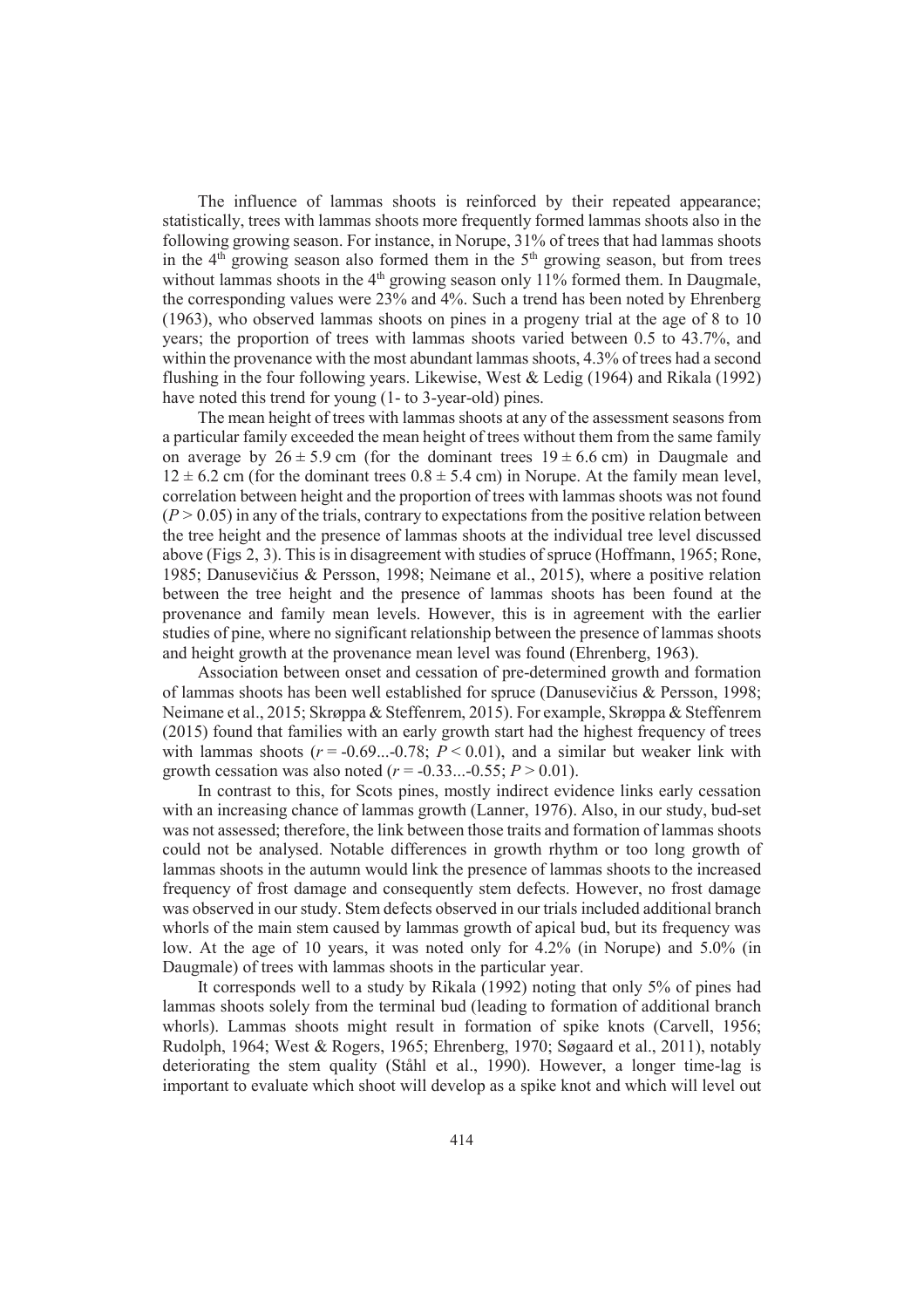and become indistinguishable from an ordinary branch; therefore, this matter needs to be addressed in further, separate studies.

### **CONCLUSIONS**

A strong and positive link between the occurrence of lammas shoots and tree height was observed. Moreover, the earliest formed lammas shoots have the strongest effect. The results suggest that the selection of trees with lammas shoots might result in selection of the highest trees within the family. However, it is not possible to improve the juvenile height growth by the selection of families with a high proportion of trees with lammas shoots.

ACKNOWLEDGEMENTS. The study was funded by the Latvian Council of Science project 'Adaptive capacity of forest trees and possibilities to improve it' (No 454/2012) and 'Forest tree breeding for establishment of high genetic quality stands'. Authors are thankful to the anonymous reviewer for the extensive comments that helped to notably improve the manuscript.

### **REFERENCES**

- Aldén, T. 1971. Influence of CO<sub>2</sub>, moisture and nutrients on the formation of Lammas growth and prolepsis in seedlings of *Pinus silvestris* L. *Studia Forestalia Suecica* **93**, 1–21.
- Briceño-Elizondo, E., Garcia-Gonzalo, J., Peltola, H., Matala, J. & Kellomäki, S. 2006. Sensitivity of growth of Scots pine, Norway spruce and silver birch to climate change and forest management in boreal conditions. *Forest Ecology and Management* **232**, 152–167.
- Bušs, K. 1976. *Forest classification in Latvian SSR.* Silava, Riga, 24 pp. (in Latvian).
- Carvell, K.L. 1956. Summer shoots cause permanent damage to red pine. *Journal of Forestry* **54**, 271.
- Danusevičius, D. & Persson, B. 1998. Phenology of natural Swedish populations of Picea abies as compared with introduced seed sources. *Forest Genetics* **5**, 211–220.
- Ehrenberg, C.E. 1963. Genetic variation in progeny tests of Scots pine (*Pinus silvestris* L.). *Studia Forestalia Suecica* **10**, 1–135.
- Ehrenberg, C. 1970. Breeding for stem quality. *Unasylva* **24**, 23–31.
- Hallgren, S.W. & Helms, J.A. 1988. Control of height growth components in seedlings of California red and white fir by seed source and water stress. *Canadian Journal of Forest Research* **18**, 521–529.
- Hansen, O.K., Nielsen, U.B., Edvardsen, Ø.M., Skúlason, B. & Skage, J. 2004. Nordic provenance trials with *Abies lasiocarpa* and *Abies lasiocarpa* var. *arizonica*: three-year results. *Scandinavian Journal of Forest Research* **19**, 112–126.
- Henttonen, H.M., Mäkinen, H., Heiskanen, J., Peltoniemi, M., Laurén, A. & Hordo, M. 2014. Response of radial increment variation of Scots pine to temperature, precipitation and soil water content along a latitudinal gradient across Finland and Estonia. *Agricultural and Forest Meteorology* **198-199**, 294–308.
- Hoffmann, K. 1965. Bedeutung des Austriebes für den Fichtenbau im Pleistozän der DDR. *Die Sozialistische Forstwirtschaft* **7**, 204–207.
- Jansons,  $\overline{A}$ . 2005. Distinguish between the effect of seed material and forest type on Scots pine stand productivity. In Gaile, Z. (ed.): *Proceedings of the international scientific conference Research for Rural Development*. LLU, Jelgava, Latvia, pp. 227–233.
- Jansons, A., Baumanis, I., Dreimanis, A. & Gailis, A. 2006. Variability and genetic determination of Scots pine quantitative traits at the age of 32 years. In Gaile, Z. (ed.):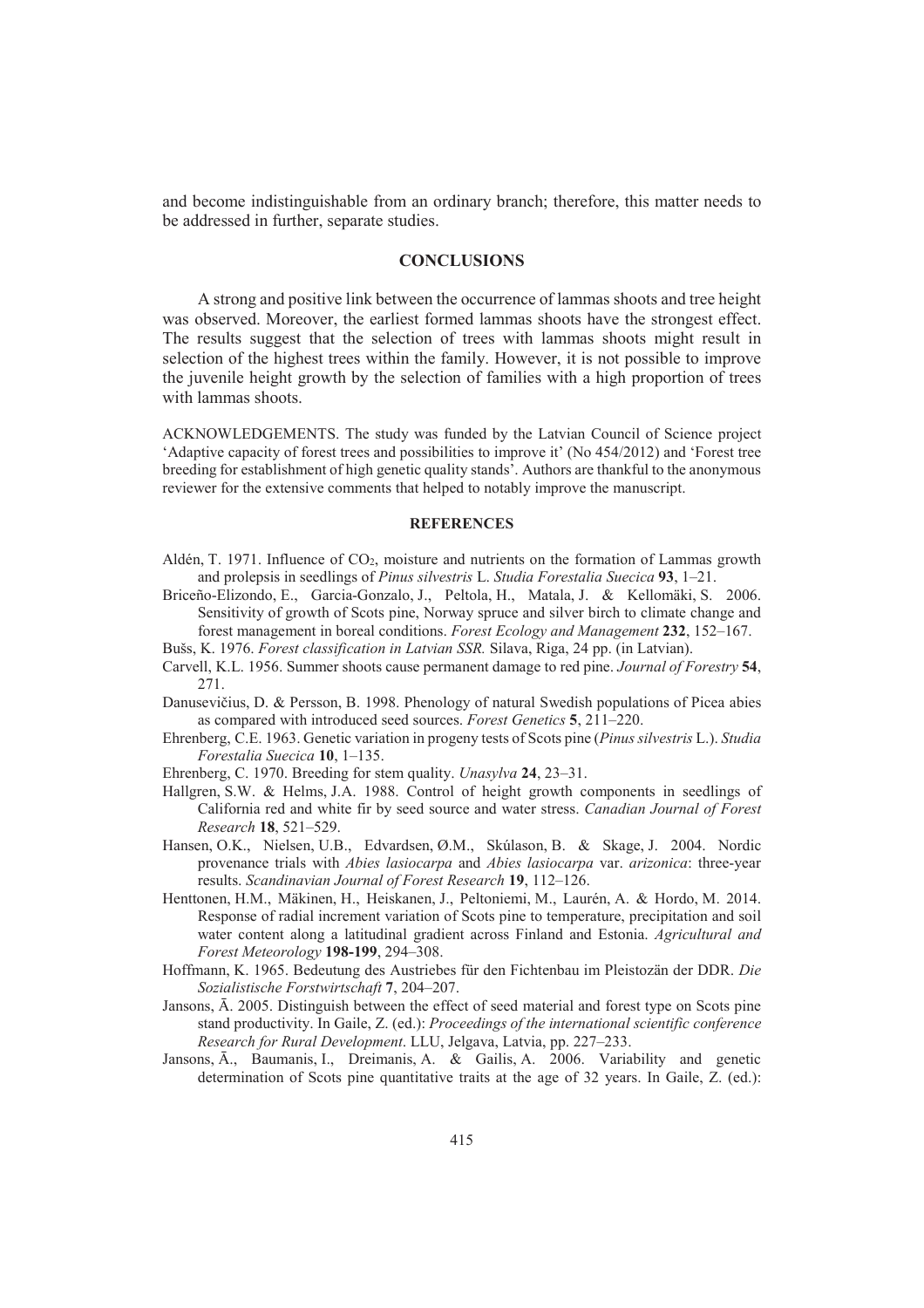*Proceedings of the international scientific conference Research for Rural Development*. LLU, Jelgava, Latvia, pp. 289–295.

- Jansons, A., Matisons, R., Baumanis, I. & Purina, L. 2013a. Effect of climatic factors on height increment of Scots pine in experimental plantation in Kalsnava, Latvia. *Forest Ecology and Management* **306**, 185–191.
- Jansons, A., Matisons, R., Libiete-Zālīte, Z., Baders, E. & Rieksts-Riekstiņš, J. 2013b. Relationships of height growth of Lodgepole pine (*Pinus contorta* var. latifolia) and Scots pine (*Pinus sylvestris*) with climatic factors in Zvirgzde, Latvia. *Baltic Forestry* **19**, 236–244.
- Jansons,  $\bar{A}$ ., Matisons, R., Zadina, M., Sisenis, L. & Jansons, J. 2015. The effect of climatic factors on height increment of Scots pine in sites differing by continentality in Latvia. *Silva Fennica* **49**(3), id 1262, 14 p.
- Jones, P.D., New, M., Parker, D.E., Martin, S. & Rigor, I.G. 1999. Surface air temperature and its variations over the last 150 years. *Reviews of Geophysics* **37**, 173–199.
- Kaleja, S., Grinfelds, A. & Lazdins, A. 2013. Economic value of wood chips prepared from young stand tending. In Gaile, Z. (ed): *Proceedings of the 19th international scientific conference Research for Rural Development*. LLU, Jelgava, Latvia, pp. 66–72.
- Kushida, T. 2005. Effect of high summer temperatures on lammas shoot elongation and flowering in Japanese red pine. *Phyton* **45**, 215–221.
- Lanner, R.M. 1976. Patterns of shoot development in *Pinus* and their relationship to growth potential. In Cannell, M.G.R. & Last, F.T. (eds.): *Tree Physiology and Yield Improvement*. Academic Press, London, UK. pp. 223–243.
- Lazdins, A., Lazdina, D. & Liepa, I. 2010. Characterization of naturally afforested farmlands in Latvia. In Gaile, Z. (ed): *Proceedings of the 16th international scientific conference Research for Rural Development*. LLU, Jelgava, Latvia, pp. 176–182.
- Magnesen, S. 1986. *The international Sitka spruce-provenance trial in western Norway*. Report from the Norwegian Forest Research Institute, 1/86, 12 pp. (in Norwegian).
- Neimane, U., Zadina, M., Sisenis, L., Dzerina, B. & Pobiarzens, A. 2015. Influence of lammas shoots on productivity of Norway spruce in Latvia. *Agronomy Research* **13**, 354–360.
- Neimane, U., Zadina, M., Jansons, J. & Jansons, A. 2016. Environmental factors affecting formation of lammas shoots in young stands of Norway spruce in Latvia. *Baltic Forestry* (submitted).
- Rieksts-Riekstins, J., Jansons, A., Smilga, J., Baumanis, I., Ray, D. & Connolly, T. 2014. Climate suitability effect on tree growth and survival for Scots pine provenances in Latvia. In Gaile, Z. (ed): *Proceedings of the 19th international scientific conference Research for Rural Development*. LLU, Jelgava, Latvia, pp. 57–62.
- Rikala, R. 1992. Effect of nursery fertilization on incidence of summer shoots and field performance of Scots pine seedlings. *Folia Forestalia* **794**, 19 pp.
- Rone, V. 1975. The family and clonal selection for Norway spruce. In: *Genetic Researches of Trees in Latvian SSR*. Zinatne, Riga, pp. 34–44 (in Russian, English summary).
- Rone, V. 1985. Juvenile growth and breeding strategy of Norway spruce clones. *Jaunkais Mežsaimniecb* **27**, 10–16 (in Latvian).
- Rudolph, T.D. 1964. Lammas growth and prolepsis in jack pine in the Lake States. *Forest Science Monograph* **6**, 70 pp.
- Rytter, L., Johansson, K., Karlsson, B. & Stener, L.-G. 2013. Tree species, genetics and regeneration for bioenergy feedstock in Northern Europe. In Kellomaki, S., Kilpeläinen, A. & Alam, A. (eds): *Forest BioEnergy Production. Management: Carbon sequestration and adaption*. Springer, pp. 7–16.
- Sabaté, S., Gracia, C.A. & Sánchez, A. 2002. Likely effects of climate change on growth of *Quercus ilex, Pinus halepensis, Pinus pinaster, Pinus sylvestris* and *Fagus sylvatica* forests in the Mediterranean region. *Forest Ecology and Management* **162**(1), 23–37.